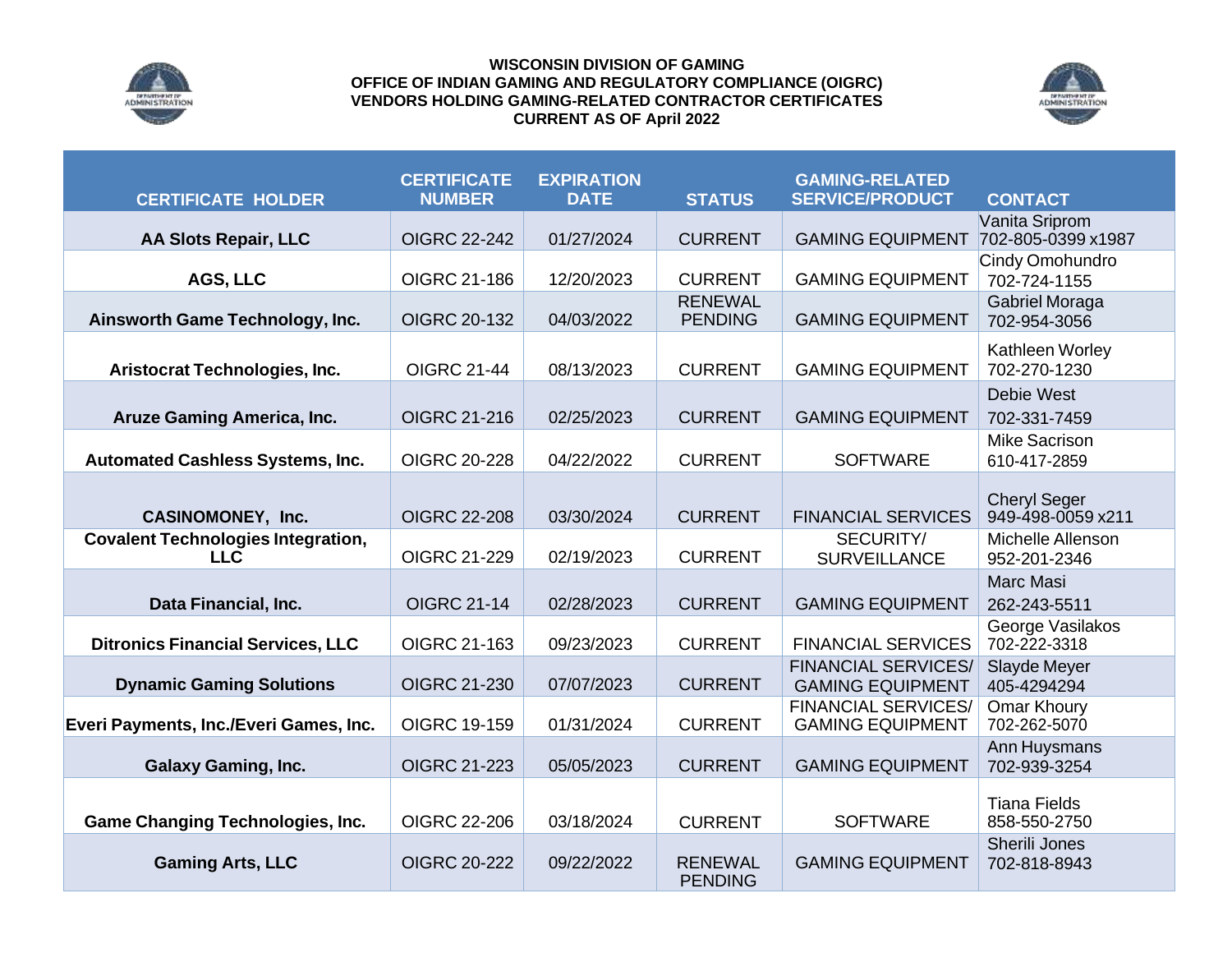

## **WISCONSIN DIVISION OF GAMING OFFICE OF INDIAN GAMING AND REGULATORY COMPLIANCE (OIGRC) VENDORS HOLDING GAMING-RELATED CONTRACTOR CERTIFICATES CURRENT AS OF April 2022**



| <b>CERTIFICATE HOLDER</b>                                   | <b>CERTIFICATE</b><br><b>NUMBER</b> | <b>EXPIRATION</b><br><b>DATE</b> | <b>STATUS</b>                    | <b>GAMING-RELATED</b><br><b>SERVICE/PRODUCT</b> | <b>CONTACT</b>                         |
|-------------------------------------------------------------|-------------------------------------|----------------------------------|----------------------------------|-------------------------------------------------|----------------------------------------|
| <b>Gaming Partners International</b><br>USA, Inc.           | <b>OIGRC 20-24</b>                  | 06/22/2022                       | <b>RENEWAL</b><br><b>PENDING</b> | <b>GAMING</b><br><b>EQUIPMENT</b>               | Angela Qustandi<br>702-598-2413        |
| <b>Gitchi Gaming, Inc.</b>                                  | <b>OIGRC 20-78</b>                  | 05/27/2022                       | <b>CURRENT</b>                   | <b>GAMING EQUIPMENT</b>                         | Greg John<br>715-262-8900              |
| <b>GeoComply Solutions Inc.</b>                             | OIGRC 21-239                        | 10/25/2023                       | <b>CURRENT</b>                   | <b>GEOLOCATION</b><br><b>SERVICES</b>           | Gabreille Angle<br>703-955-2662        |
| <b>Halifax Security, Inc.</b><br>d/b/a North American Video | OIGRC 21-157                        | 02/28/2023                       | <b>CURRENT</b>                   | SECURITY/<br><b>SURVEILLANCE</b>                | <b>Gil Brooks</b><br>856-874-4204      |
| <b>HR Wisconsin, LLC</b>                                    | OIGRC 21-192                        | 01/22/2023                       | <b>CURRENT</b>                   | <b>MANAGEMENT</b><br><b>SERVICES</b>            | Marie Jones<br>609-572-2259            |
| <b>iGaming Capital LLC</b>                                  | <b>OIGRC 22-244</b>                 | 02/18/2024                       | <b>CURRENT</b>                   | <b>SPORTS WAGERING</b>                          | Melissa Blau<br>917-359-8665           |
| <b>IGT</b>                                                  | <b>OIGRC 20-16</b>                  | 09/12/2022                       | <b>RENEWAL</b><br><b>PENDING</b> | <b>GAMING EQUIPMENT</b>                         | <b>Pam Matthews</b><br>702-669-8729    |
| Incredible Technologies, Inc.                               | OIGRC 22-169                        | 02/25/2024                       | <b>CURRENT</b>                   | <b>GAMING EQUIPMENT</b>                         | <b>Sandra Simms</b><br>847-870-7027    |
| Interblock D.D.                                             | OIGRC 20-148                        | 07/03/2022                       | <b>RENEWAL</b><br><b>PENDING</b> | <b>GAMING EQUIPMENT</b>                         | Nicole Forte<br>702-260-1384 x210      |
| Internet Sports International, Ltd.                         | <b>OIGRC 2-227</b>                  | 04/30/2024                       | <b>CURRENT</b>                   | <b>SPORTS WAGERING</b>                          | <b>Ernest Matthews</b><br>702-866-9128 |
| <b>JCM American Corporation</b>                             | <b>OIGRC 21-94</b>                  | 11/02/2023                       | <b>CURRENT</b>                   | <b>GAMING EQUIPMENT</b>                         | <b>Tracy Caballero</b><br>702-651-3442 |
| Kobetron, LLC                                               | OIGRC 21-217                        | 03/29/2023                       | <b>CURRENT</b>                   | <b>SOFTWARE</b>                                 | <b>Karen Tumas</b><br>732-942-3999     |
| Konami Gaming, Inc.                                         | OIGRC 20-107                        | 05/18/2022                       | <b>RENEWAL</b><br><b>PENDING</b> | <b>GAMING</b><br><b>EQUIPMENT</b>               | Thomas Jingoli<br>702-367-0573         |
| <b>Landry Holdings, LLC</b><br>d/b/a CasinoTech             | OIGRC 20-210                        | 06/30/2022                       | <b>RENEWAL</b><br><b>PENDING</b> | <b>GAMING EQUIPMENT</b>                         | <b>Richard Landry</b><br>346-206-4221  |
| <b>M3 Technology Solutions, LLC</b>                         | OIGRC 21-200                        | 09/30/2023                       | <b>CURRENT</b>                   | <b>SOFTWARE</b>                                 | Kent Bowden<br>405-227-0547            |